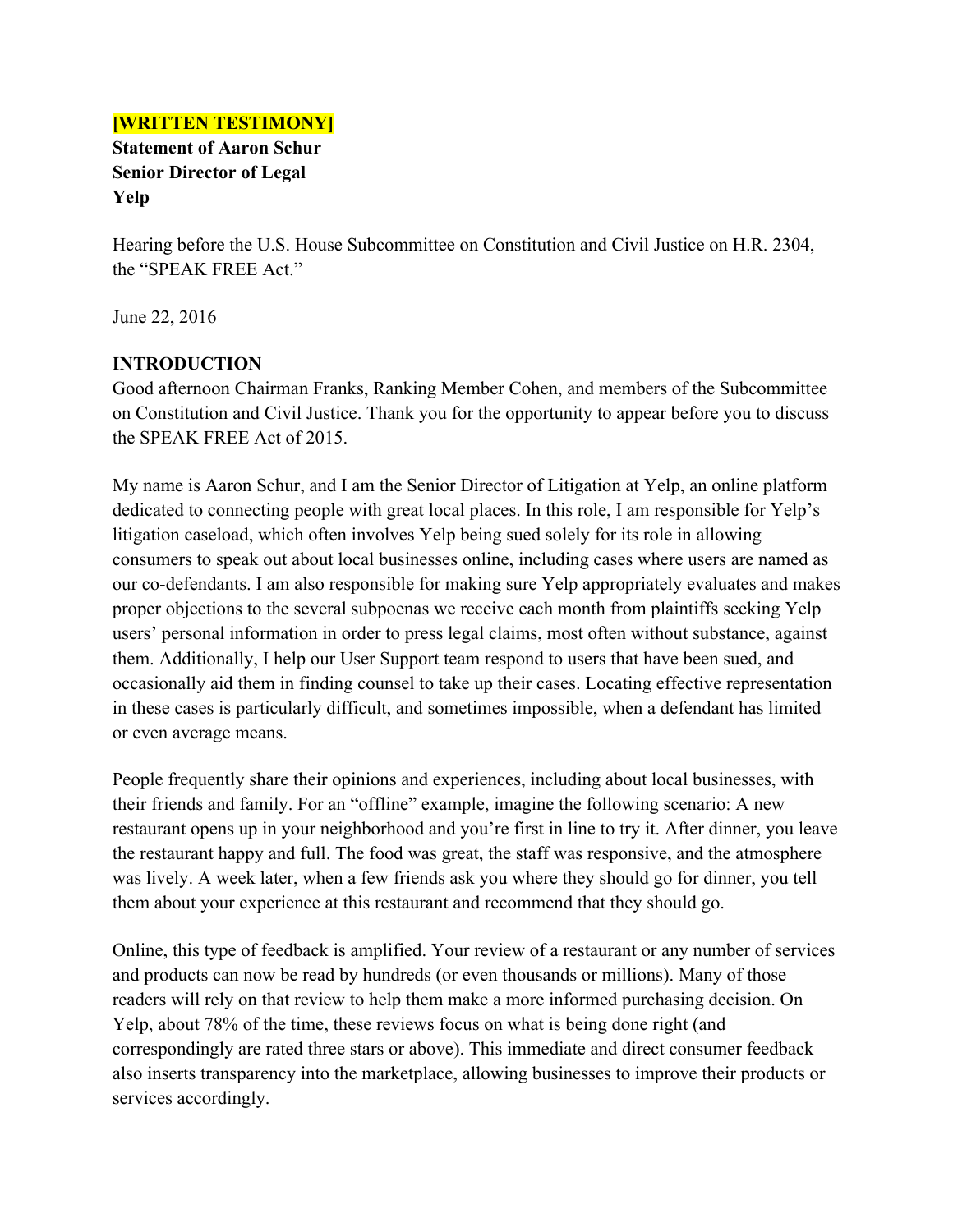Just because users have access to a larger audience online, which sites like Yelp enable, doesn't mean they lose their free speech rights. Yet, some businesses use Strategic Lawsuits Against Public Participation (SLAPPs) to silence their critics, neutralizing their ability to speak freely.

Pamela Boling is a SLAPP victim.<sup>1</sup> In 2015, she left a Yelp review of a local tax prep company. The review was critical but represented Jennifer's honest and first-hand experience with the company. For sharing her opinion, the business hit her with a SLAPP. Being from Nevada, a state with a recently strengthened anti-SLAPP law, Pamela was able to introduce a special motion to dismiss the case because it lacked merit. A judge found in her favor, and awarded her attorney' fees under Nevada's anti-SLAPP law.

Matthew White is another SLAPP victim.<sup>2</sup> He left a Yelp review of a flooring company in Colorado, sharing his complaints about the service he received. Six months later, he was hit with a SLAPP, and while he initially pursued the case, the exorbitant costs he incurred forced him to settle, although he continued to maintain his review was truthful. Colorado has no anti-SLAPP law, and so Matthew had no way to efficiently and cost-effectively resolve his case early.

This discrepancy in options and outcomes is one reason why the SPEAK FREE Act is critical to ensuring that consumers nationwide are on equal footing when faced with lawsuits challenging their ability to publicly and honestly express their opinions.

Yelp regularly hears from users nationwide targeted for their honest opinions, here is a small sample of the threats our user community has reported to us over just the past few weeks, in their own words (I have anonymized these reports, and edited them for brevity):

### June 16, 2016: Yelp User From New York

*I wrote a review on [a Dentist's] page. He sued me for that review for \$100,000. Although what I wrote was true, I agreed to take that review out because I [can't] afford [the] lawsuit fee. The dentist said he would stop [the] lawsuit if I remove the review.* 

### May 18, 2016: Yelp User From Florida

*I have already spoken to my lawyer, and I will . . . keep [Yelp] in the loop. It is sad that some [Y]elpers might be naturally intimidated into removing a low star review after a threat by a* 

 $\frac{1}{1}$  Techdirt (Apr. 12, 2016), https://www.techdirt.com/articles/20160410/10523934143/tax-prep-company-tries-tosue-unhappy-customer-into-silence-hit-with-damages-anti-slapp-order.shtml/; Tim Cushing, *Tax Prep Company Tries To Sue Unhappy Customer Into Silence; Hit With Damages In Anti-SLAPP Order.*

<sup>2</sup> Fox31 Denver (May 18, 2015), http://kdvr.com/2015/05/18/yelp-review-gets-couple-sued/; Rob Low, *Yelp review gets couple sued.*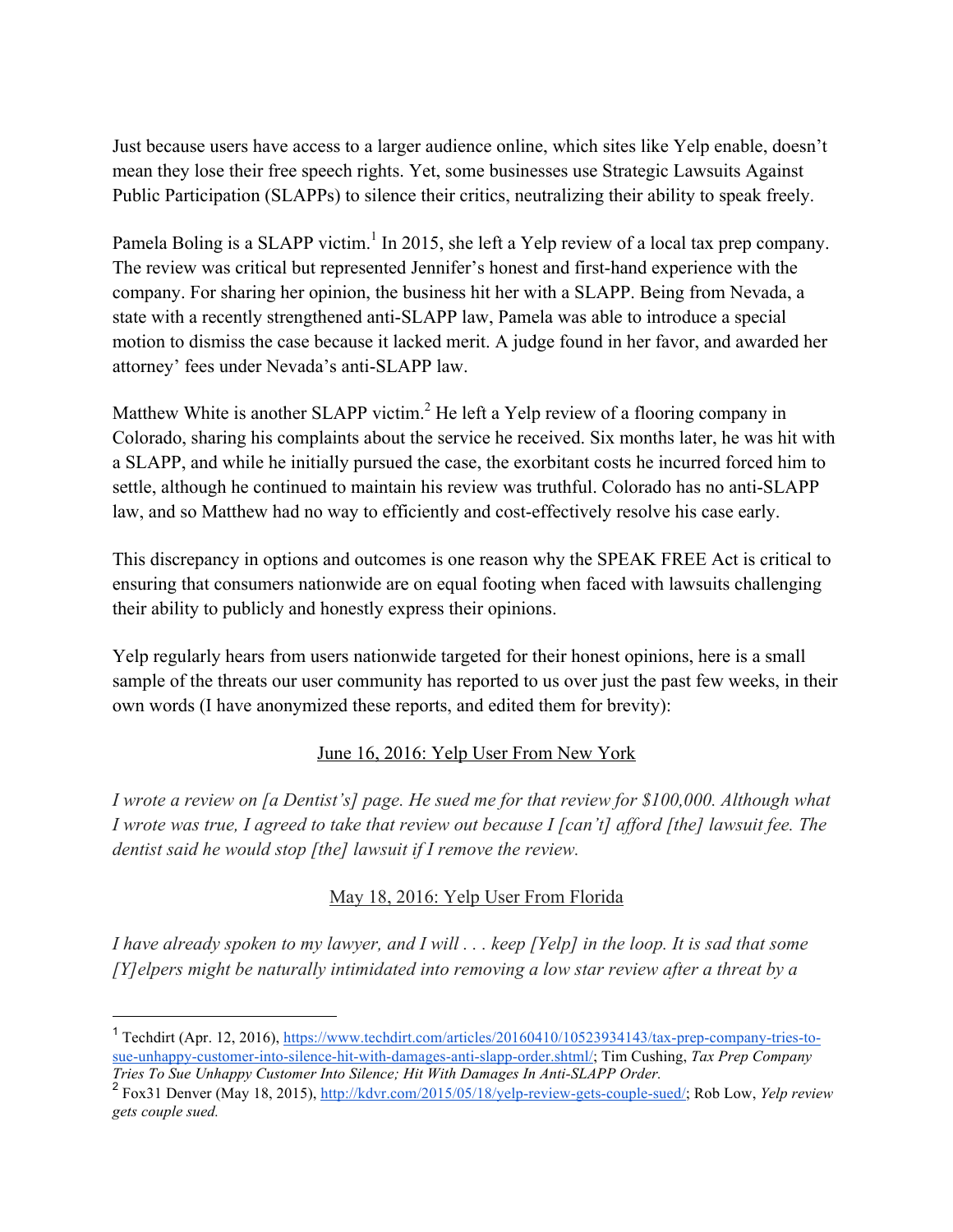*business owner. I suppose that I have an unusual situation in that our family… already has a team of corporate lawyers that I can connect with.*

## May 16, 2016: Yelp User From Virginia

*[A Dentist] has threatened me with a huge lawsuit if I don't take the review down. Also, he is falsely accusing me of defamation . . . Everything I wrote in the review and updates are true. I have paid receipts from them for the work I originally came in for.* 

This last reviewer from Virginia also flagged to Yelp the specific threat the business made through Yelp's messaging system, which began as follows:

# *The "truth" can be an expensive defense in a courtroom and the burden of proof is on you to prove what you write happened.*

This threat starkly shows the danger of SLAPPs, leveraging the threat of expensive proceedings to manipulate others. When we receive these kinds of reports, we try and connect the users with legal resources, but in cases like the above, where the forum state has no strong anti-SLAPP law, it is extremely difficult to obtain affordable legal assistance. Truth should not be an "expensive defense" for someone honestly exercising his or her right of free speech. Anti-SLAPP laws reduce the impact of threats like these by offering a mechanism to quickly end meritless cases, clearly articulate the relative burden for each party in the case, and greatly lessen the financial risks a speaker and their lawyer take to stand behind honest statements.

SLAPPs can also take the form of federal claims. In *Lee v. Makhenevich*, a 2013 case in the U.S. District Court for the Southern District of New York, a dentist hired a lawyer to send letters to a Yelp reviewer threatening copyright damages of \$100 for each day a critical review of her dental practice remained online. The Yelp reviewer brought a declaratory judgment action to shed light on this practice, and won.

In *Garruto v. Longo*, a 2012 case in U.S. District Court for the District of New Jersey, a Yelp reviewer who wrote a critical review of a pet store was targeted with a meritless claim under the Anticybersquatting Consumer Protection Act. That claim was ultimately dismissed.

And last year, in the California federal courts, Yelp obtained dismissal of *Jeung v. Yelp Inc*., a meritless SLAPP brought under the Fair Labor Standards Act asserting that any consumer that posted a review on Yelp must be considered a Yelp employee and entitled to payment, a nonsensical litigation strategy designed to make Yelp's review platform financially unsupportable.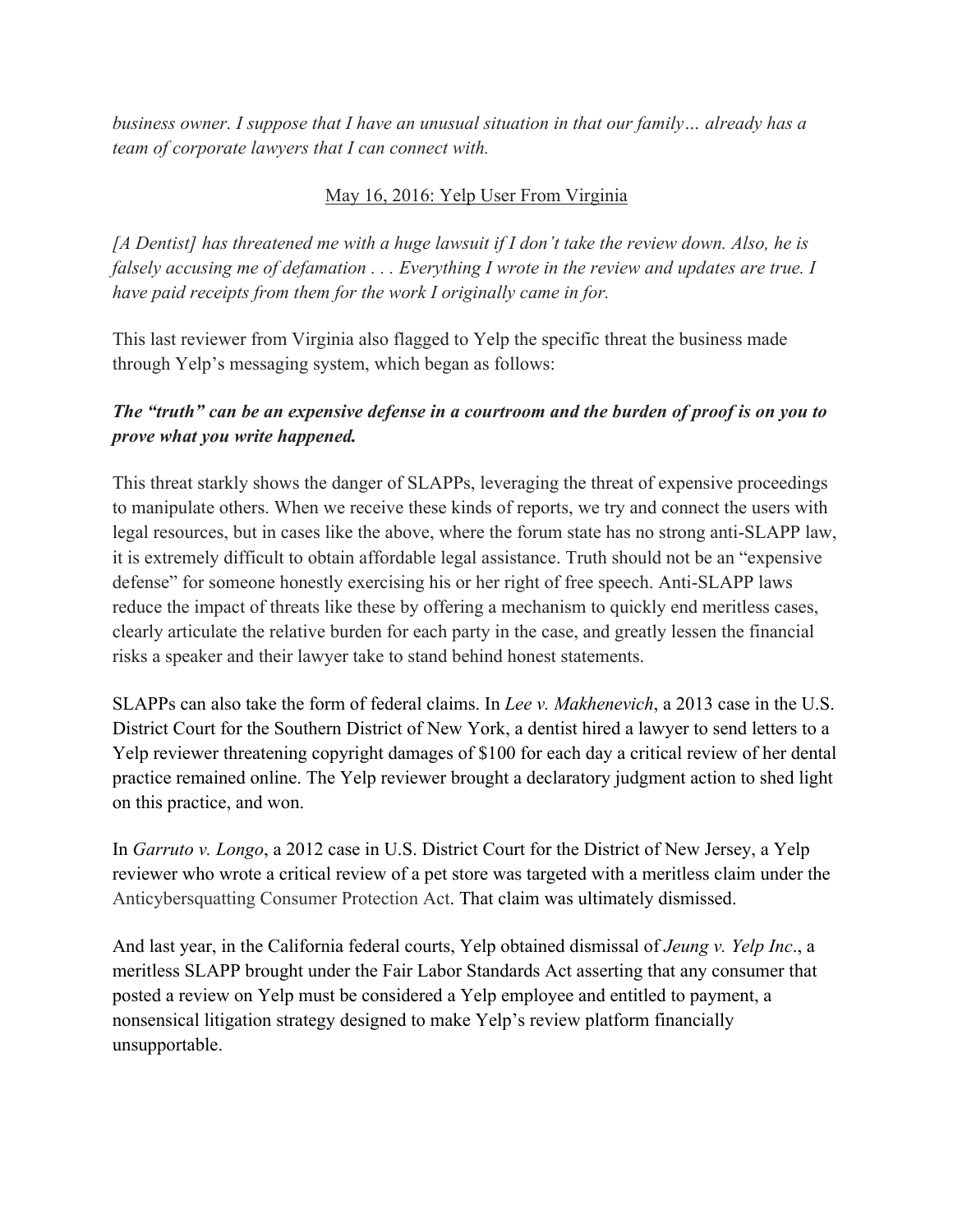SLAPPs are a large problem, TripAdvisor — a peer review site — estimates that about 2,500 of their users in 2015 reported wanting to remove a review in response to harassment from from businesses. This number is undoubtedly low, as many more users likely removed their reviews without taking the time to inform TripAdvisor of their reasons for doing so.

The SPEAK FREE Act will ensure that honest speakers have a way to quickly and economically end meritless lawsuits targeting them for what they have said — regardless of where they live or whether the claims at issue are asserted under federal or state law. Protecting consumers from SLAPPs is essential to fostering a growing online economy and ensuring everyone is able to exercise their Constitutional right to free speech.

## **ABOUT YELP AND THE VALUE OF ONLINE REVIEWS**

Yelp is a go-to source for finding great restaurants, doctors, mechanics, and more. Currently, our platform currently averages more than 21 million mobile app users, 69 million mobile web visitors, and 77 million desktops visitors each month. Yelp users have posted more than 100 million reviews, and with people writing and reading reviews at an increasing rate, over half of these were written in the last two years. On Yelp, businesses also have the opportunity to respond to their customers (publicly if they like), analyze consumer feedback, and, when necessary, share their own experiences and stories.

As a company that thrives on user participation, Yelp's success — and the success of other online user-generated platforms — highlights the reliance people place on access to the experiences and opinions of others. With increased access, people are able to make better informed decisions on how they're going to spend their money and time.

This is supported by a 2015 study, which concluded that nearly 70% of all American shoppers rely on online reviews before making a purchase.<sup>3</sup> Additionally, in a study commissioned by Yelp in 2014, Nielsen found that 4 out of 5 of our users visit Yelp with the intention of buying a product or service. Of those who end up making a purchase, 85% do so within a week of viewing our site. Similar numbers can be found across review platforms and industries. When deciding which television to buy, restaurant to patronize, or company to work at, reviews serve an important role in the public's decision-making process.

### **HOW SLAPPS HURT CONSUMERS**

In recent years, Yelp has observed an increase in the number of businesses using SLAPPs to silence their critics.

<sup>ี&</sup>lt;br>3 <sup>3</sup> The Consumerist (Jun. 3, 2015), https://consumerist.com/2015/06/03/nearly-70-of-consumers-rely-on-onlinereviews-before-making-a-purchase/; Ashlee Kieler, *Nearly 70% Of Consumers Rely On Online Reviews Before Making A Purchase.*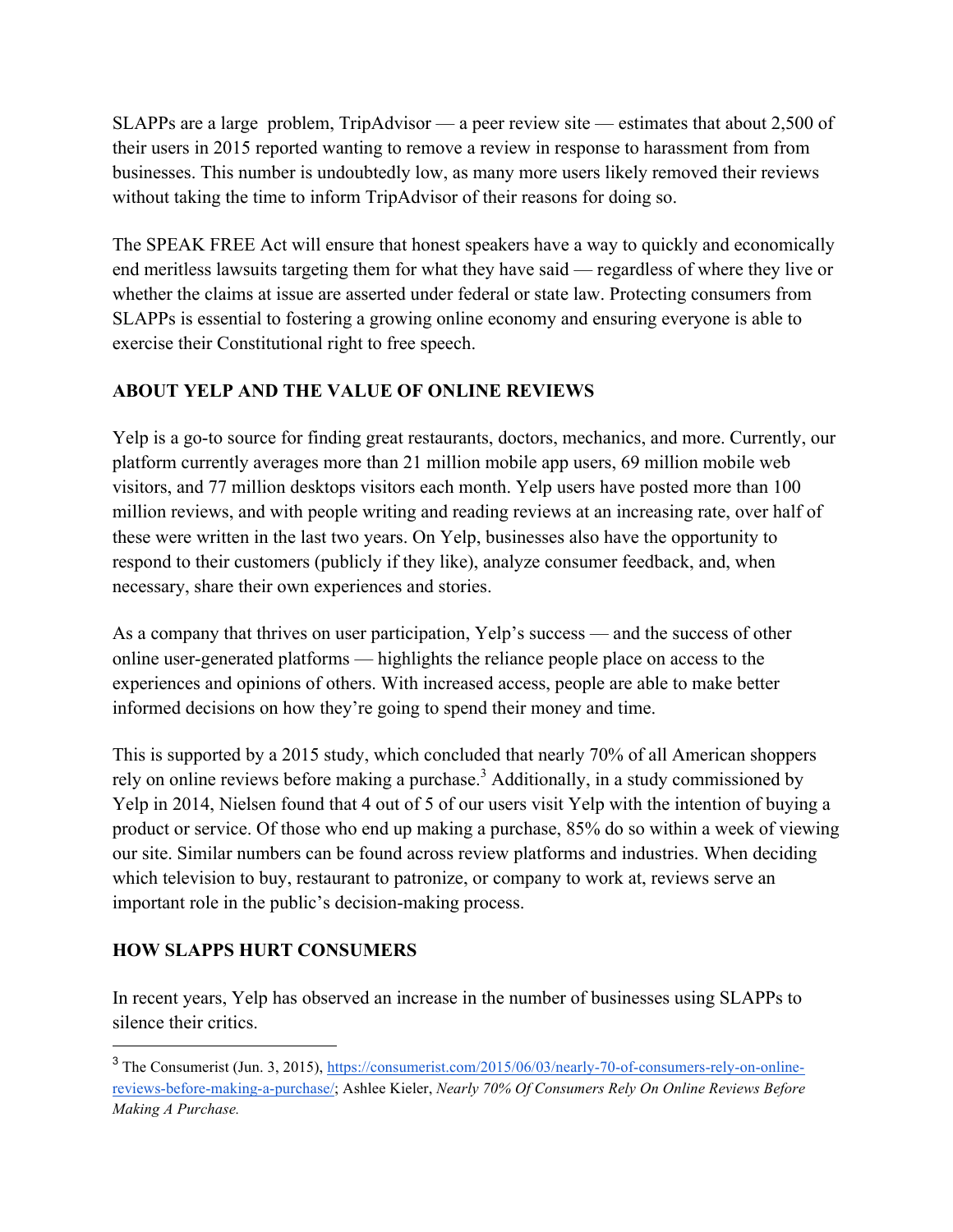While statements of honest opinion and truthful experience are not bases for liability in this country, unfortunately, we've seen that even the simple threat of a lawsuit is highly effective at getting users to remove their reviews from consumer advocacy sites like ours. The spectre of lopsided litigation against an opponent with better financial resources is simply more than the average person is willing to take on, especially as even a successful defense generally provides no mechanism to recoup legal expenses.

Consumers don't expect to be threatened with a lawsuit for sharing their opinion online, and they certainly aren't prepared to take on the steep price tag that accompanies litigation. It is much easier for the average person to take down his or her review, a fact some businesses and their lawyers know full well and exploit accordingly. These businesses face very little risk in bringing meritless lawsuits with solely the goal of removal in mind. Such actions have a chilling effect on the targeted consumer who is less likely to share his or her experience in the future, and may also ward off other consumers. Further, by discouraging public discourse, these businesses artificially inflate their reputation, leading to a skewed and unbalanced marketplace.

Those people who are able and willing to defend their cases still must bear the burden of substantial legal fees before their words are vindicated in court, and there is seldom a mechanism to recover those fees, leaving them doubly harmed — first by the original poor service received, and second by the financial drain of the lawsuit. Thus, the fee shifting component of the SPEAK FREE Act, which mirrors similar provisions in several state anti-SLAPP laws, is of critical importance, as it deters meritless cases in the first instance, incentivizes attorneys to take cases on behalf of those who could not otherwise afford a defense of even a meritless case, and enables those who have the means to defend themselves an opportunity to be made whole when they prevail before the court.

When a business uses a SLAPP to threaten or intimidate a consumer, that business is discouraging public discourse and harming the online ecosystem. The benefit of transparency which is what online review platforms provide — is having a more perfect feedback loop. Consumers are sharing their experiences with products and services, and businesses are engaging their consumers in efforts to understand what they're doing right or may need to improve.

For years, Yelp has been fighting to expand the protections of consumer free speech in courts and legislative bodies across the country. This is not only to protect our users from SLAPPs, but to protect the entire internet ecosystem from frivolous attacks against free speech. Any online speech can be the target of these meritless lawsuits, including speech shared on social media platforms, in blogs, and in news publications. With the intent of silencing a critic, businesses, powerful individuals, and even interest groups are throwing around their weight and abusing the legal system to their advantage. All of this comes at the expense of consumers and the online communities in which their opinions flourish.